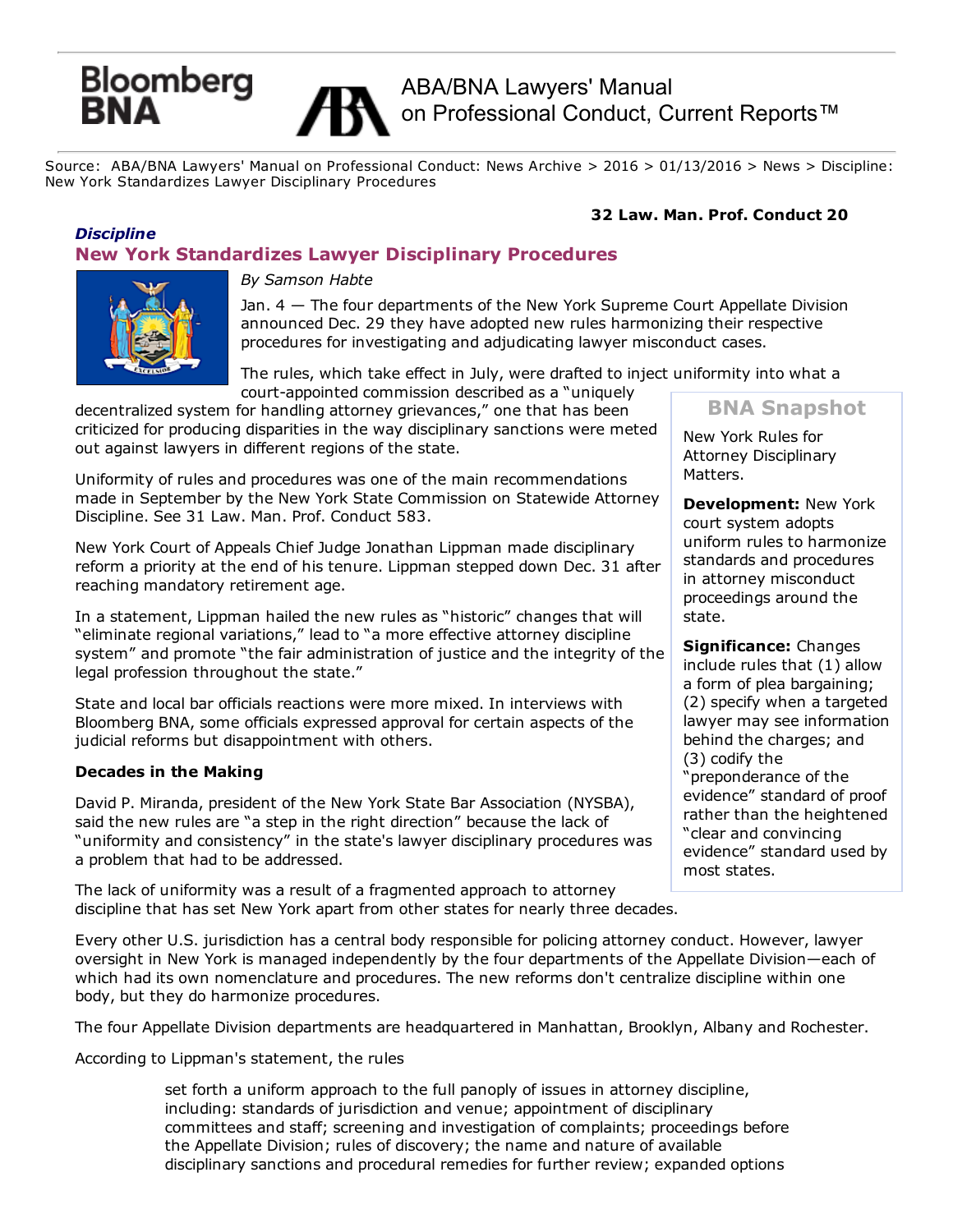for diversion to monitoring programs; reinstatement; and confidentiality.

# Same Standard of Proof

Marian C. Rice, former president of the Nassau County Bar Association (NCBA), lamented the fact that the new rules codify a "fair preponderance of the evidence" standard of proof in attorney discipline proceedings.

Rice, who drafted comments to the proposed rules on behalf of the NCBA and Suffolk County Bar Association, had urged the Appellate Division departments to adopt a "clear and convincing evidence" standard of proof. She practices with L'Abbate, Balkan, Colavita & Contini LLP in Garden City, N.Y.

Rice acknowledged that use of a "preponderance of the evidence" standard, which was established in New York through case law, has withstood constitutional attack. "But just because something is constitutional doesn't mean it should be used," said Rice, who noted that the majority of U.S. jurisdictions have adopted a "clear and convincing evidence" standard in lawyer disciplinary proceedings.

*"The current changes are a small improvement, but early discovery by a respondent would have created a fairer system…." Richard M. Maltz New York County Lawyers' Association*

The NYSBA and New York County Lawyers' Association (NYCLA) also supported a "clear and convincing" standard. Richard M. Maltz, with Frankfurt, Kurnit, Klein & Selz P.C. in New York, said in a report prepared for the NYCLA that a higher standard is justified "considering what is at stake—a respondent's livelihood and a professional and personal reputation that will be affected forever."

#### Discovery Rules

In an interview with Bloomberg BNA, Maltz said he also believes the courts missed an opportunity to adopt rules allowing lawyers to obtain discovery at an earlier stage of disciplinary proceedings.

The adopted rules require grievance prosecutors to give lawyer-respondents the names of persons "likely to have relevant and discoverable information" and copies of documents that may be used "to support or contest" a charge. But those disclosures do not have to be made until after a lawyer answers a petition for discipline.

Maltz said due process would be served by earlier disclosures—before an answer is filed. "The current changes are a small improvement, but early discovery by a respondent would have created a fairer system because a critical stage of a disciplinary investigation is early in the process when the attorney submits the first answer and is deposed," Maltz said.

The ultimate disposition of a case "can be heavily affected" by what a lawyer says in the early stages of an investigation, Maltz said. Delaying discovery could thus "stymie respondents from properly addressing the issues in a timely manner," he said.

Rice too said she was disappointed with the limited discovery the new rules authorize. But she acknowledged that more expansive discovery could increase costs for disciplinary authorities and constitute an unfunded mandate if not accompanied by additional appropriations.

# Plea Bargaining

Bar leaders did express approval for a rule that for the first time permits a type of plea bargaining in the lawyer discipline system. Participants will be able to file joint motions "requesting the imposition of discipline by consent," as is allowed in many other jurisdictions.

Maltz said discipline by consent "will be a great tool for both sides and greatly reduce the burden on bar counsel while allowing respondents the opportunity to put an investigation behind them."

Another rule allows courts to stay disciplinary proceedings when lawyers raise claims of impairment based on alcoholism, substance abuse or mental or physical health issues.

#### Confidentiality of Charges

Bar leaders said they also were relieved about the courts' rejection of proposals that would have lifted confidentiality rules prohibiting the release of information about charges of misconduct against lawyers unless and until public discipline is imposed.

New York University law professor Stephen Gillers, who served on the commission Lippman appointed to